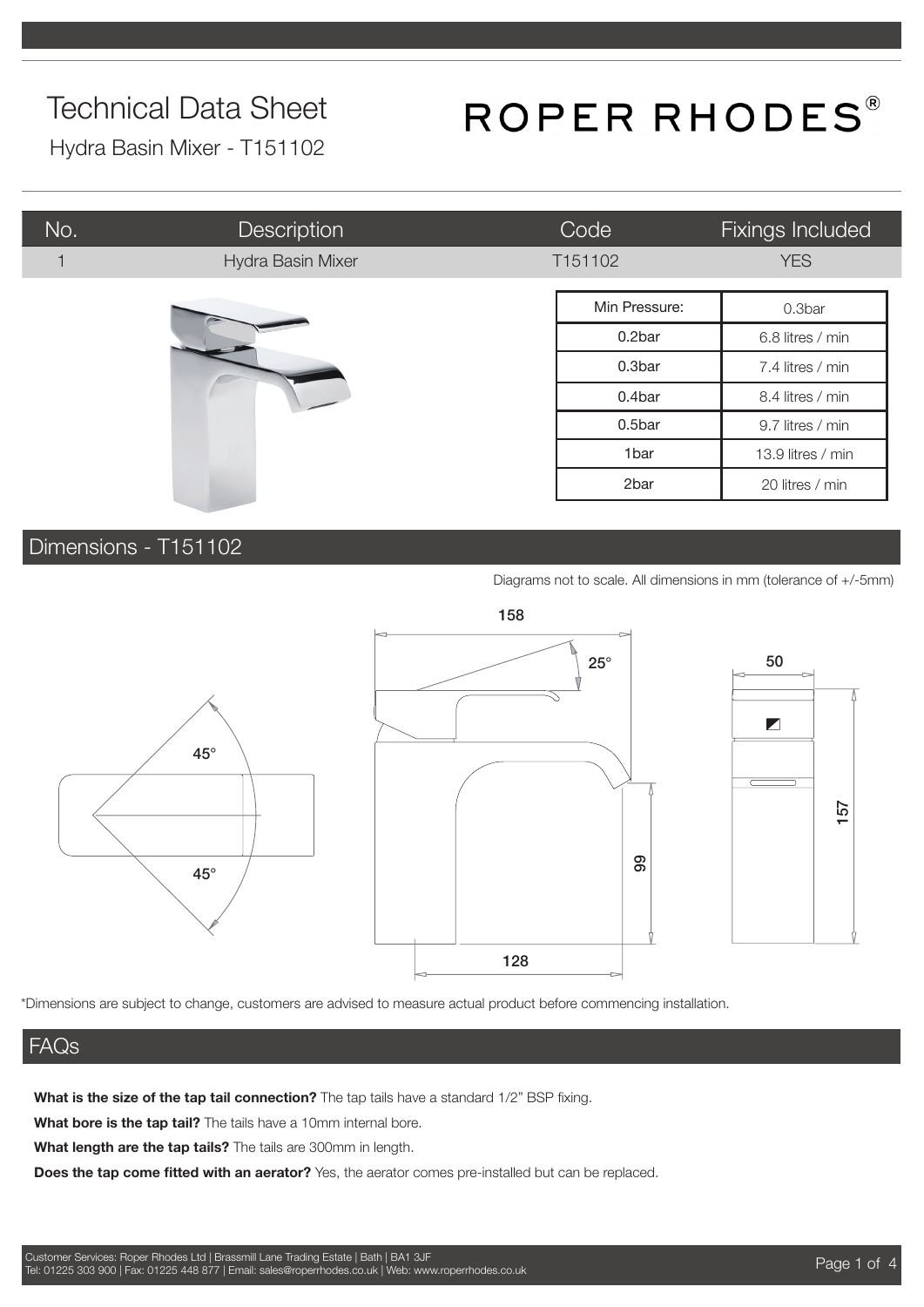# ROPER RHODES®

Hydra Mini Basin Mixer - T156102

| No. | <b>Description</b>     | Code             | <b>Fixings Included</b> |
|-----|------------------------|------------------|-------------------------|
|     | Hydra Mini Basin Mixer | T156102          | <b>YES</b>              |
|     |                        |                  |                         |
|     |                        | Min Pressure:    | 0.3bar                  |
|     |                        | 0.2bar           | 6.5 litres / min        |
|     | 0.3bar                 | 7.2 litres / min |                         |
|     |                        | 0.4bar           | 8.1 litres / min        |
|     |                        | 0.5bar           | 9.1 litres / min        |
|     |                        | 1bar             | 13.1 litres / min       |
|     |                        | 2bar             | 19 litres / min         |

### Dimensions - T156102

Diagrams not to scale. All dimensions in mm (tolerance of +/-5mm)







\*Dimensions are subject to change, customers are advised to measure actual product before commencing installation.

### FAQs

**What is the size of the tap tail connection?** The tap tails have a standard 1/2" BSP fixing.

**What bore is the tap tail?** The tails have a 10mm internal bore.

**What length are the tap tails?** The tails are 300mm in length.

**Does the tap come fitted with an aerator?** Yes, the aerator comes pre-installed but can be replaced.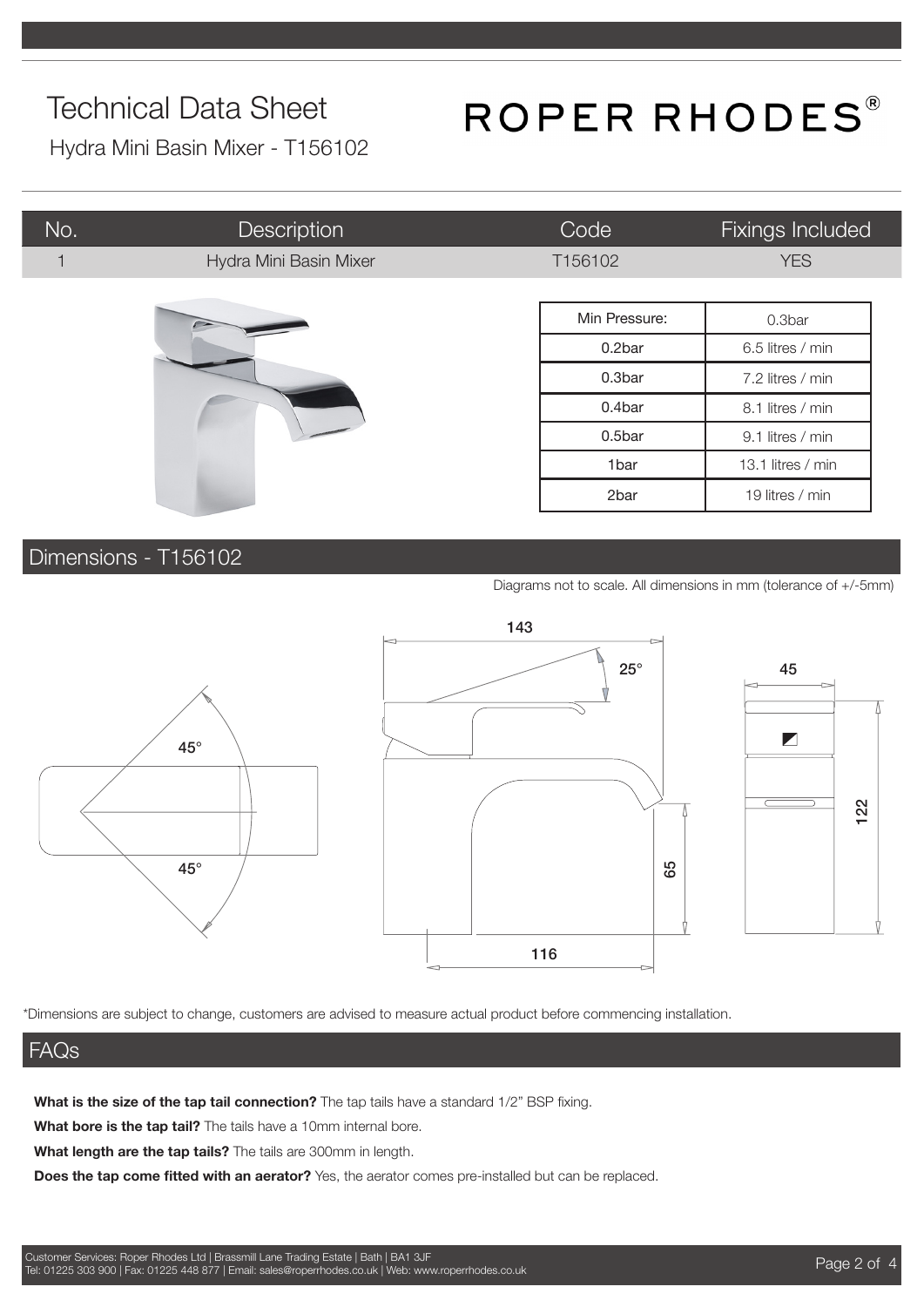# ROPER RHODES®

Hydra Bath Filler - T153202

| No. | <b>Description</b> | Code          | Fixings Included  |
|-----|--------------------|---------------|-------------------|
|     | Hydra Bath Filler  | T153202       | <b>YES</b>        |
|     |                    |               |                   |
|     |                    | Min Pressure: | 0.3bar            |
|     |                    | 0.3bar        | 22.5 litres / min |
|     |                    | 0.4bar        | 27.6 litres / min |
|     |                    | 0.5bar        | 31.2 litres / min |
|     |                    | 1bar          | 46.2 litres / min |
|     |                    | 2bar          | 66.1 litres / min |

### Dimensions - T153202

Diagrams not to scale. All dimensions in mm (tolerance of +/-5mm)



\*Dimensions are subject to change, customers are advised to measure actual product before commencing installation.

### FAQs

**Does the tap come fitted with an aerator?** Yes, the aerator comes pre-installed but can be replaced.

**What size plumbing fittings are needed for the threaded legs?** This product will work with standard 3/4" plumbing fittings.